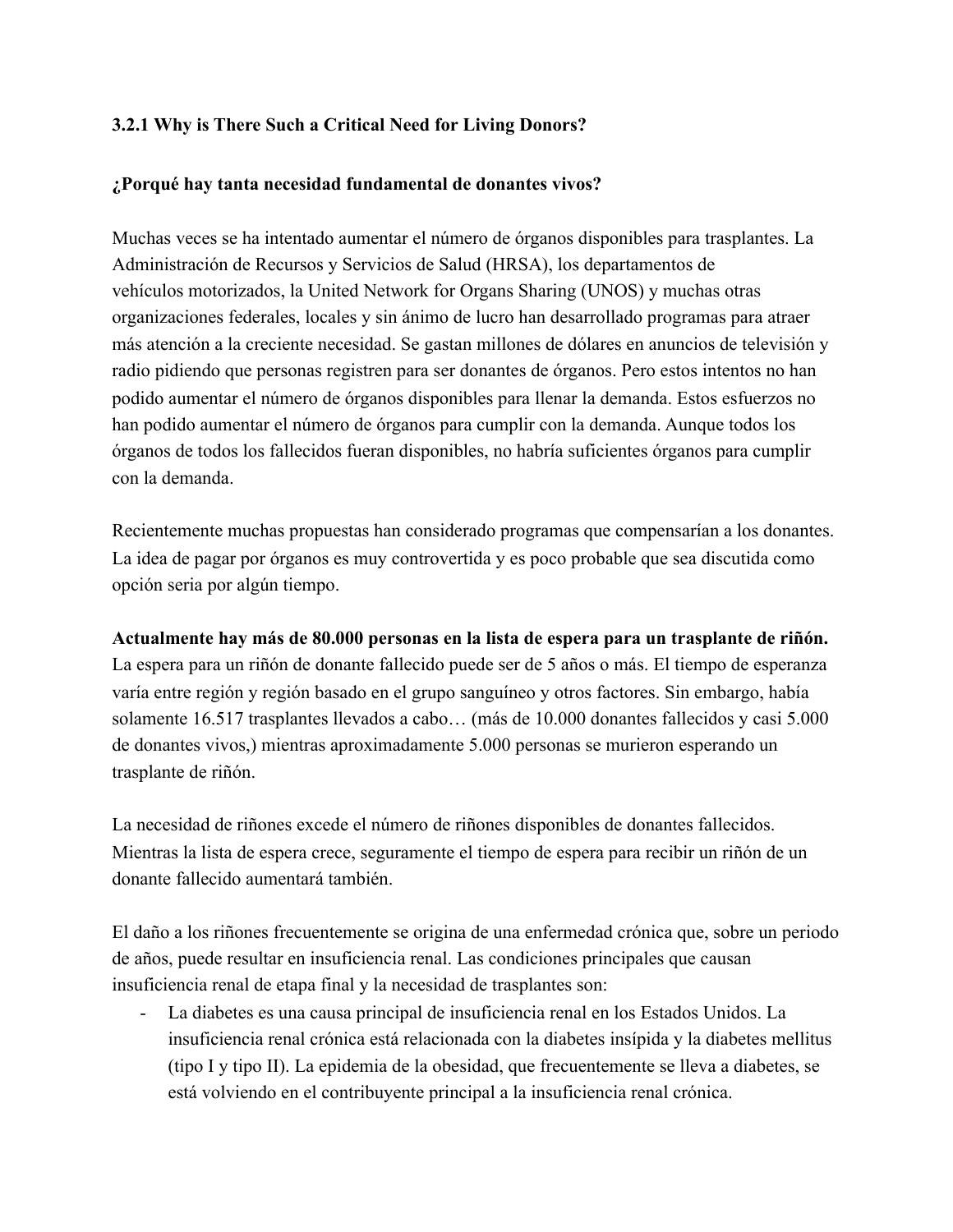- La presión arterial alta puede dañar al riñón y finalmente perjudicar la capacidad de los riñones de filtrar los desechos de la sangre.
- Una próstata aumentada, piedras en los riñones o tumores pueden causar que la orina se quede en los riñones, aumentando la presión en los riñones, reduciendo su función y causando insuficiencia renal.
- Hay muchas enfermedades que inhiben la función de los riñones. Estos incluyen grupos de quistes en los riñones (enfermedad poliquística del riñón), infección e inflamación de los glomérulos, una condición que causa que los riñones pierden proteína a la orina y dañan las nefronas.
- La estenosis de la arteria renal es un estrechamiento o bloqueo de la arteria renal antes de que entre en el riñón, lo cual afecta el flujo sanguíneo y provoca daño renal.
- Las toxinas provocadas por la exposición continua a combustibles y solventes (tales como tetracloruro de carbono y plomo -- en pinturas basadas en plomo, tuberías de plomo, materiales para soldar, joyería e incluso alcohol destilado en radiadores viejos de coches) -- pueden llevar a la insuficiencia renal crónica.

La insuficiencia renal crónica es una pérdida gradual de la capacidad del riñón de filtrar. Cuando la actividad del riñón está disminuida seriamente, niveles peligrosos de líquidos y deshechos acumulan en el cuerpo.

En las primeras etapas de insuficiencia renal crónica, es posible que haya pocos síntomas o señales. Muchas personas con insuficiencia renal crónica no saben que tienen problemas hasta que la actividad de su riñón ha disminuido a menos de 25 por ciento de lo normal.